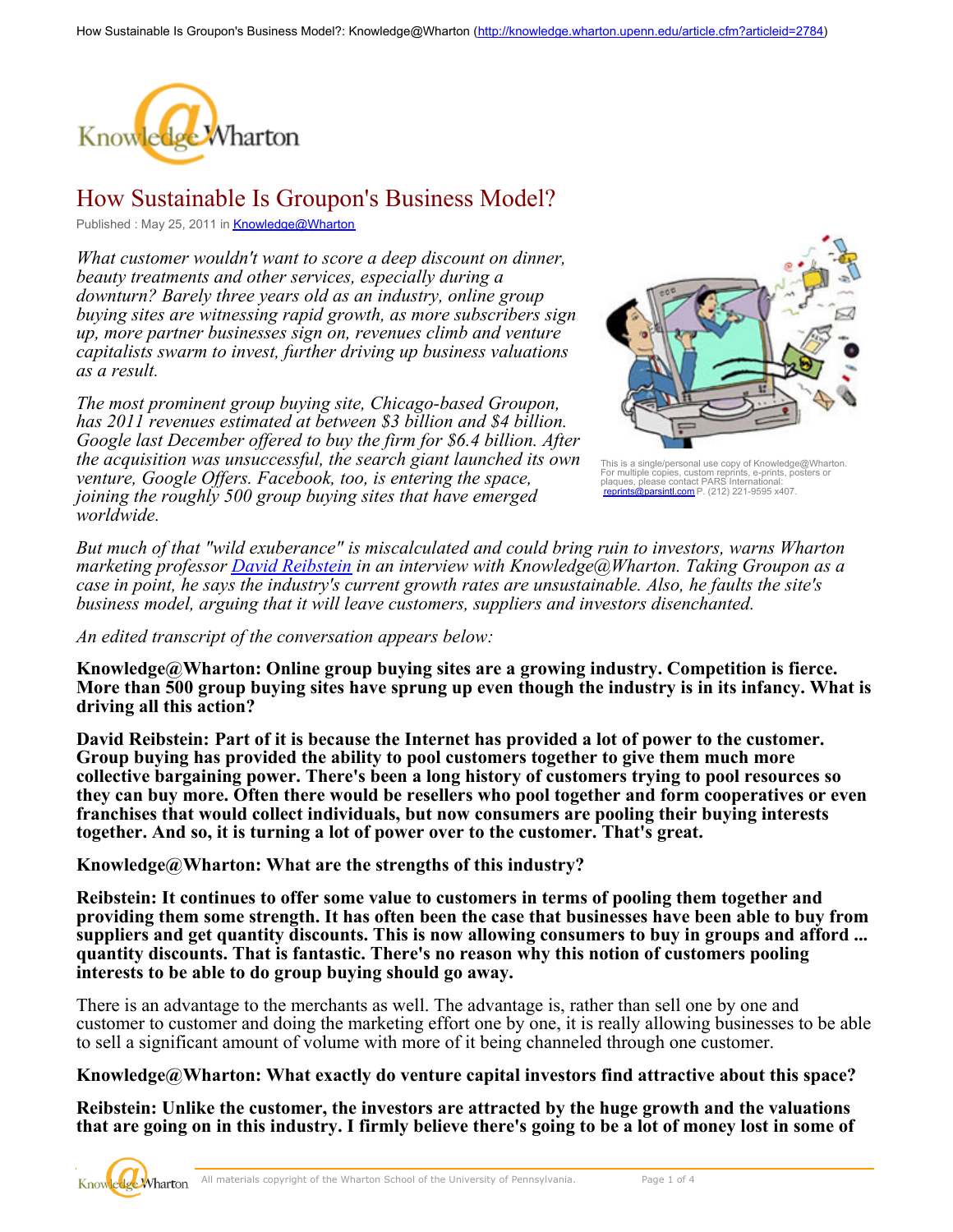**these investments. What is it investors invest in? They invest in growth. They say, "Wow, this industry went from close to nothing [to] 500 suppliers." If you look at the total dollar volumes that are being passed through here, it looks like a tremendous amount -- and it is. But the question is will it continue to grow and particularly, will it continue to grow at the rate at which the number of suppliers is growing? The growth rate for [each] supplier will be negated by the number of suppliers. But investors are clearly attracted by the growth rate and the valuations.**

**Knowledge@Wharton: The biggest of these companies, Groupon, is estimated to post revenues exceeding \$3 billion in 2011. What is it about Groupon's business model that is driving such growth?**

**Reibstein: The way this works is they go to merchants [and] say, "I am willing to sell some of your inventory and I am going to take a cut out of [the profit]. But you're going to have to give me a deep discount. If you don't give me a deep discount, we're not going to make it available to people." To some degree, they are operating just like a retailer. I am going to buy volume, I'm going to break that down and sell it to individual customers. And I'm going to sell it to those individual customers for more than what it cost me. That's exactly how every retailer operates. The difference is they are not buying any of the inventories. They are just a reseller.** 

**Knowledge@Wharton: Why do you believe that business model will not support the current growth rates?**

## **Reibstein: Let me talk about some of the fundamental weaknesses. Obviously, one is, however brilliant of an idea it is, there is also now a huge increase in competition. When Groupon had few competitors, it was more viable than it is now with 499 competitors.**

But that is not the big weakness. The Groupon business model works better during a recession than it does during a vibrant economy. I will explain why, and this is where it gets intriguing. The reason some retailers might be willing to provide supply to Groupon is because they have excess inventory. That is particularly the case for services. One of the services I notice frequently [offered on group buying sites] is that of beauty salons. They have so many seats and so many beauticians. If I don't sell that 3 p.m. to 4 p.m. time slot on Thursday afternoon, I cannot carry that time slot in the inventory tomorrow. It perishes. It perishes in the same sense as an [unsold] airplane seat [once] a plane takes off down the runway. Because of the recession, there has been an abundance of people who are forgoing beauty salons and other sorts of luxury, discretionary services. Rather than let that airplane seat go [unfilled] and the beautician hour go with no revenue, [companies] would [rather] sell it for a little above whatever the incremental costs are. So there is a willingness to do deep discounting.

As the economy picks up and there is less excess inventory, the availability of supply will go down. The willingness of the merchant to offer deep discounts will go down. The business proposition to the customer will be less attractive if [the item or service being offered] doesn't have the same deep discount.

**Knowledge@Wharton: A big chunk of Groupon's subscriber base is said to be made up of educated young women, and that is one reason why Groupon features many beauty and wellness offerings. How crucial is the makeup of the subscriber base for the success of the business model?**

**Reibstein: If you look at the nature of the customers who are buying from Groupon, they tend to be younger, more white-collar, they may be better educated and may be a similar profile to those who shop at [warehouse club chain] Costco. And so, they tend to be relatively savvy shoppers. Many of the merchants offer these deep discounts, not with the hope of perpetually offering them, but given that they have excess inventory right now, it would be nice to let people sample their product or service with the hope that they are going to like it and subsequently will come me back and buy it when it is not being offered on Groupon [and] is at its full retail price.** 

Unfortunately, the people Groupon is attracting are those who are referred to as "deal prone customers" - who are, to put it differently, price-sensitive customers. These customers tend not to be the most loyal of customers. And because you have attracted them with a low price, you are more likely to lose them because somebody else offers a lower price. The merchant might say, "Well I am not making money on these customers, but hopefully I am building some future business." But there is the challenge of whether

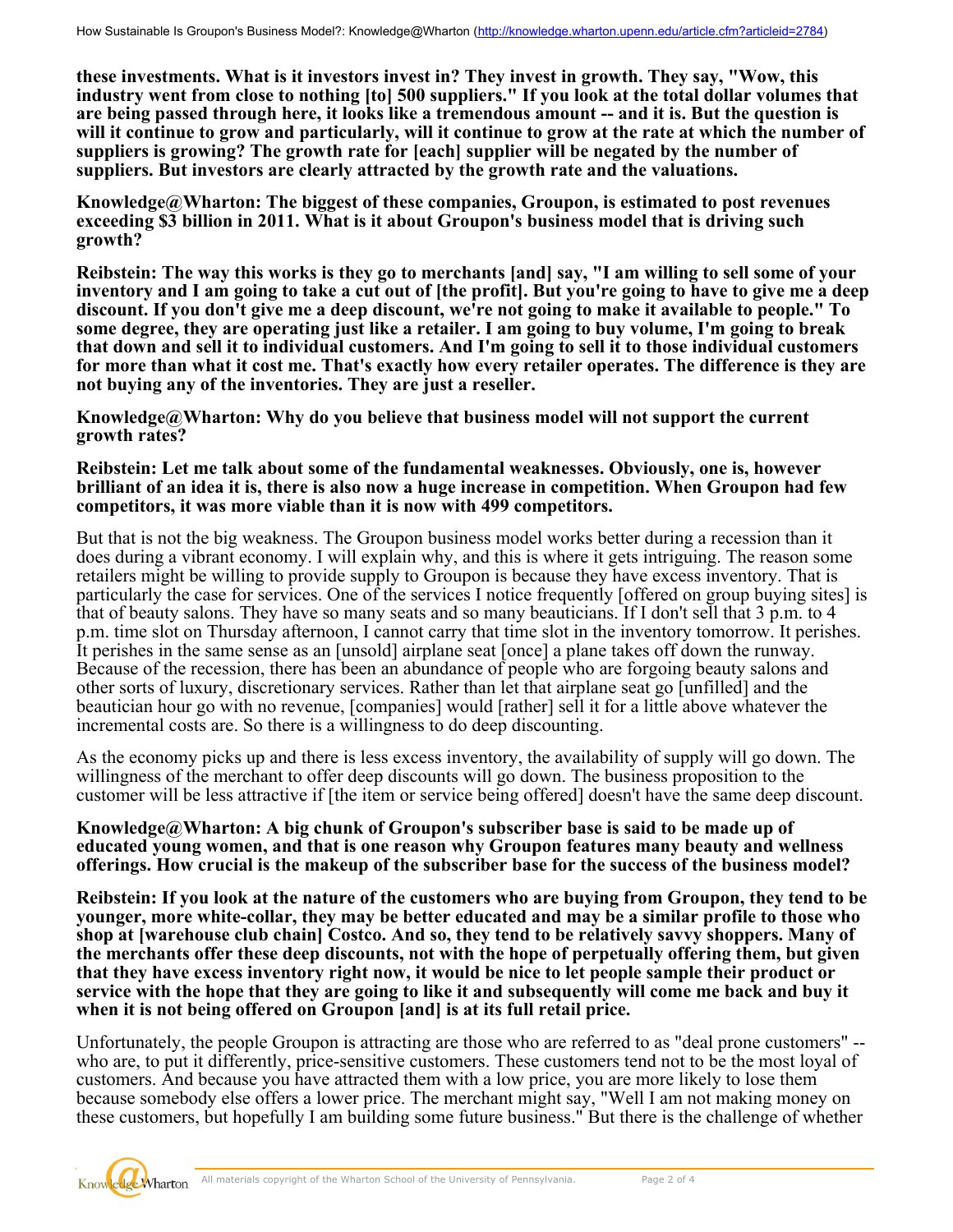they are really building future business, because what they really getting is a fickle customer. Merchants are going to discover that the Groupon customer is not where you build your future business. Therefore, the savvy merchants are going to learn that this is not a good way for them to do business.

## **Knowledge@Wharton: How could this industry change customer expectations? What would that mean for retailers?**

**Reibstein: There is a real concern that [the model] takes regular customers and makes them more deal sensitive. Imagine the risk for a spa that has a set of customers who are willing to pay \$120 each [for services]. Those customers either see or learn of a Groupon offering. It's one thing when [a Groupon deal attracts] an incremental customer who is paying \$60 for what normally would have been \$120, and [the business is] getting \$60 it was not going to get [otherwise]. But it is disastrous when you take customers who were going to pay \$120 and now you only get \$60 from them.** 

You want [to attract] those customers who were not at all part of your existing customer base.... What would be really bad is if you make your Groupon offering frequently enough that the customer just sits around and waits, [thinking,] "Rather than getting my normal salon service, I am going to wait until they offer that 50% to 80% discount." [In that case,] the entire normal margin that the salon owner was going to make is totally gone.

**Knowledge@Wharton: There have been cases where retailers have been swamped by customers with Groupon coupons and unable to cope. Also, there may be offers where Groupon does not attract the minimum required number of customers to "unlock" an offering. What are the downsides there?**

**Reibstein: Indeed, there have been some merchants that have been overwhelmed with the volume, and the correct solution is for retailers to be able to put a cap or a ceiling [on the discount]. That may create a little bit of frustration among customers, but that doesn't really hurt Groupon [because] it gets people to respond even quicker and buy it now before the deal closes. I think it works to Groupon's advantage to have a ceiling.**

As for the floor, if you don't get a minimum number of people buying an offer, that makes sense, too. This is, again, in the same spirit of retailers buying from manufacturers; generally there is a minimum order that is required, and [group buying] is very similar to that.

**Knowledge@Wharton: Wouldn't a supplier or retailer's existing client base feel shortchanged when others with coupons pay less?** 

**Reibstein: The very loyal customer who is paying full retail price will start to resent [those who are using the Groupon discount], particularly if you go to a restaurant [and you are] willing to pay the full retail price. If everybody else who is walking in with a Groupon coupon is paying less, you will feel like an idiot. So retailers start developing some of that resentment in their best customers.**

**Knowledge@Wharton: How would customers paying full price respond?**

**Reibstein: This piggybacks on what I mentioned earlier. You could anticipate consumers will start saying, "I see you offering it to [Groupon users] at \$50 off, and I expect you to give it to me. If you don't, then I am going to be more irritated." That has not happened as yet that we know of.**

But I am sure there have been customers who were normally going to pay full retail price who now aren't because they were able to get a Groupon deal. A savvy customer could say, "I am not going to buy anything at Groupon that I wasn't normally going to buy. I'll just go online and look to see what is on there. If I see something that was already on my shopping list and now I can buy it at a cheaper price, then it's great."

**Knowledge@Wharton: You said this model works best in a recession economy. We've heard the same thing being said about Walmart. Shouldn't group buying work just as well, or better, when the economy is stronger and people have more disposable income?**